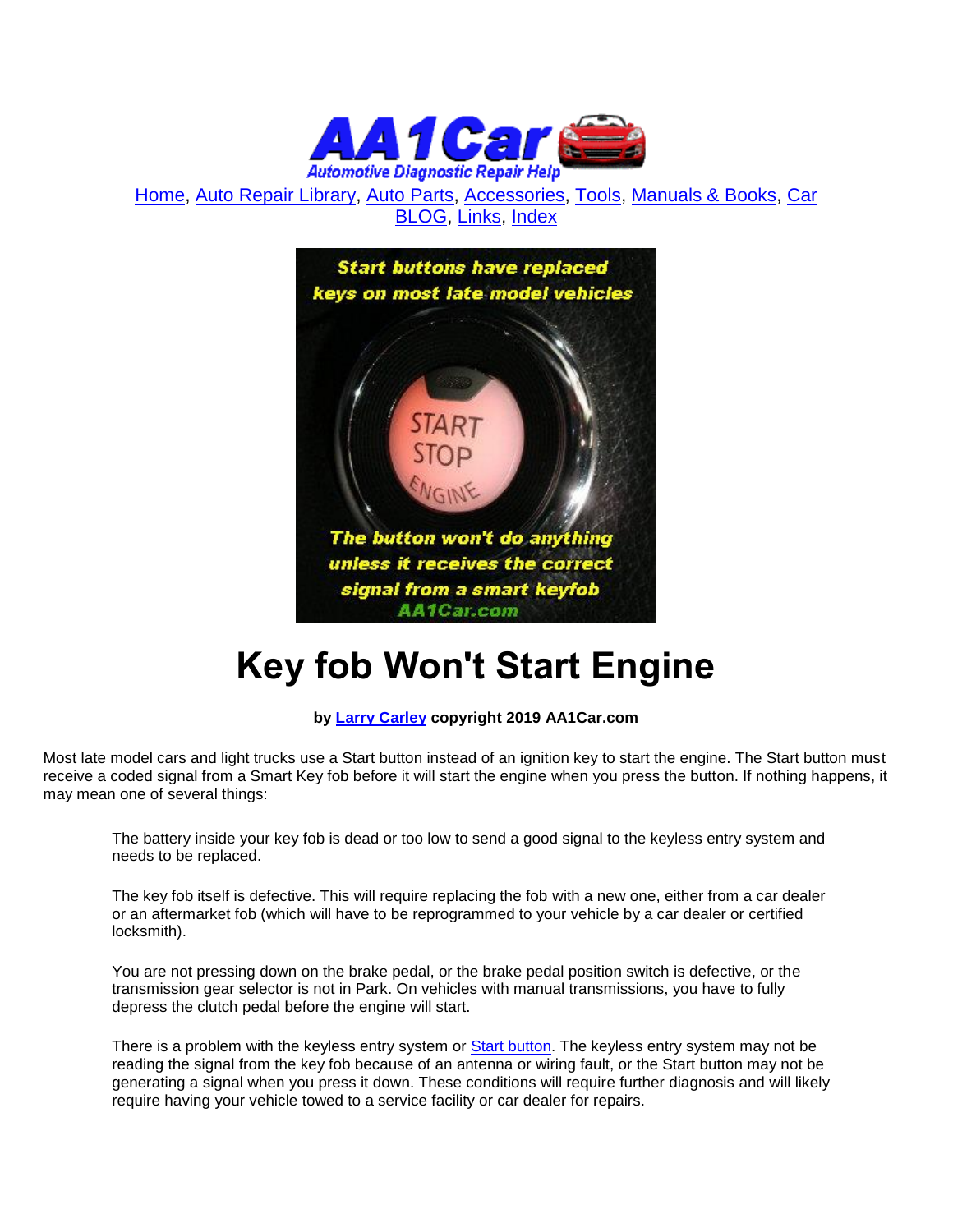Your car battery is extremely low or dead. This may require a [jump start](http://www.aa1car.com/library/battery_safety.htm) before your engine will crank and start.

## **HOW TO START YOUR CAR WITH A DEAD KEY FOB**

If nothing happens when you press the Start button (and you are depressing the brake pedal or clutch pedal, and the transmission is in Park), or you see an error message on the dash that says Key Not Recognized or No Key Signal or Incorrect Key, the engine will not start until it receives a good signal from the key fob.



On some vehicles, all you have to do is press the dead key fob against the start button to start your engine. When the key fob is held in close proximity to the Start button, the system will read the keyfob whether the battery is low, dead or missing altogether.

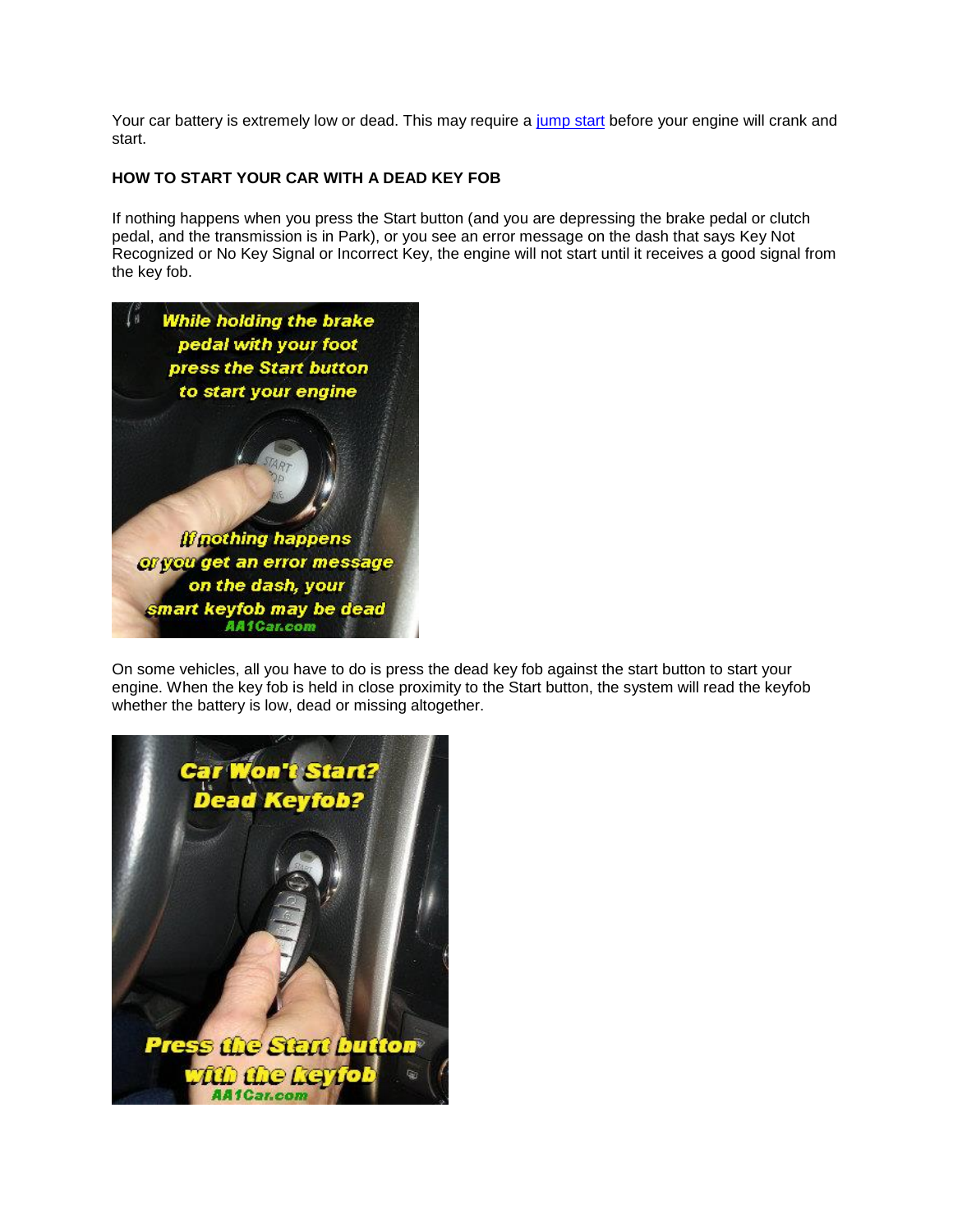On other vehicles, there may be a special receptacle under or near the Start button, or on the steering column, or somewhere on the center console (sometimes inside the storage compartment or even under the cup holder) for the key fob. When your key fob is inserted into the receptacle, the system will read it whether the battery is low, dead or missing. You can then press the Start button while holding the brake pedal with your foot to start your engine.



If you have a functional key fob that only needs a new battery, the engine should start after using this special procedure. If it still won't start, however, you have a problem with the key fob itself or the keyless entry system that reads the key fob.

If you have a spare key fob and there are no problems with the keyless entry system or Start button, you should be able to use the spare key fob to start your car. If the spare key fob does not start the engine, the problem isn't a dead key fob battery or defective fob. The problem is in the keyless entry system, Start button circuitry or possibly the engine computer.

Your vehicle will have to be towed to a service facility or new car dealer for further diagnosis and repair.

## **ENGINE CRANKS BUT WON'T START**

If your engine cranks but won't start when you press the Start button, the problem is not your key fob, Start button or keyless entry system. There is another fault that is preventing your engine from starting. Possible causes include:

An [anti-theft system fault.](http://www.aa1car.com/library/troubleshoot_antitheft_system.htm) This may require reprogramming at your car dealer.

A bad *fuel pump*, fuel pump relay, or no gas in your fuel tank (check the fuel gauge reading!)

An [ignition system fault](http://www.aa1car.com/library/ignition_switch.htm)

A bad [crankshaft position sensor.](http://www.aa1car.com/library/crank_sensors.htm)